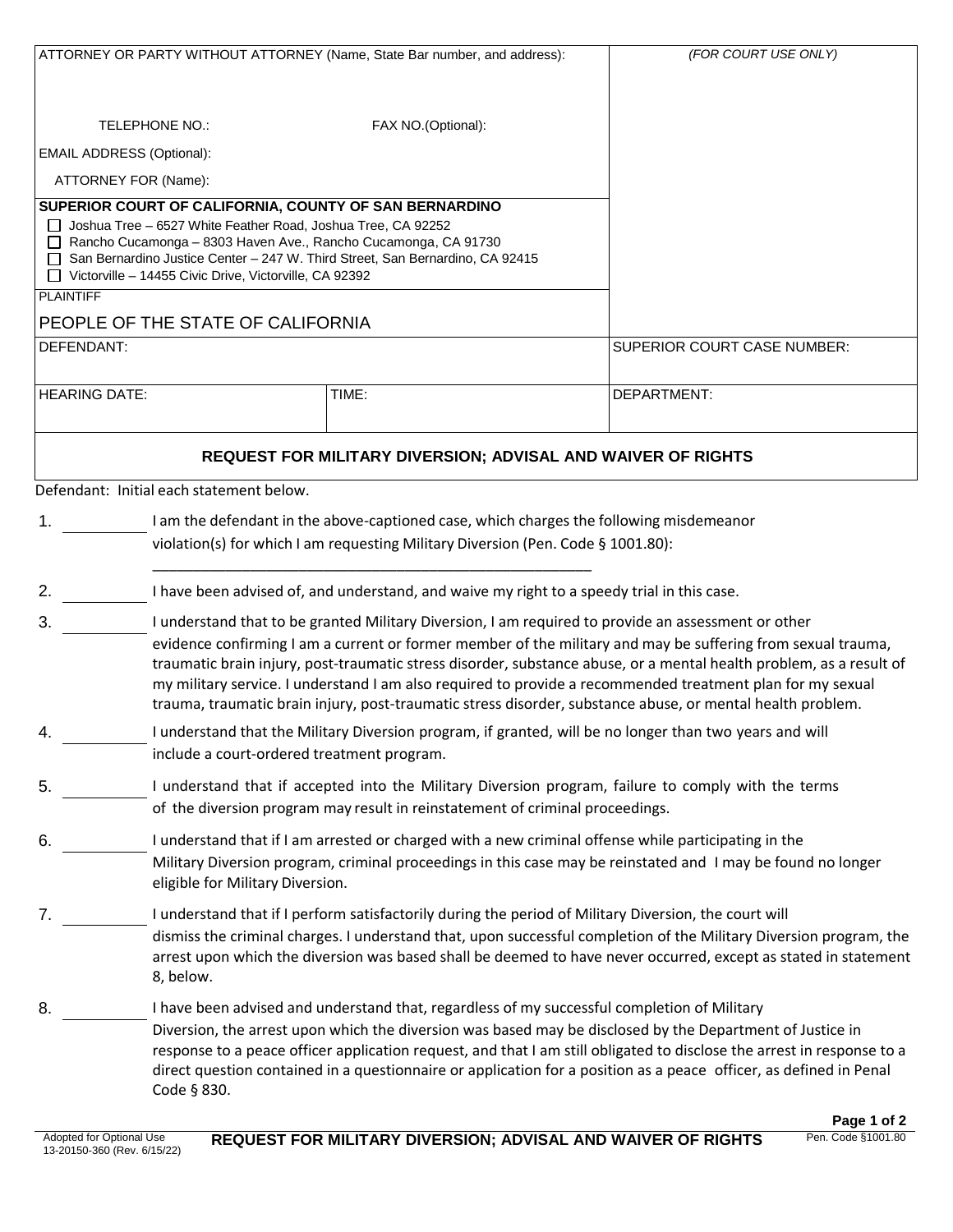| $\sim$ $\sim$ $\sim$ $\sim$<br>בח<br>W. | . — —<br>וואו |
|-----------------------------------------|---------------|
|                                         |               |

I declare under penalty of perjury under the laws of the State of California that I have read and understand each of the foregoing eight statements, and by initialing each statement I agree to their contents.

(Date)

(Type or Print Name) (Signature of Defendant)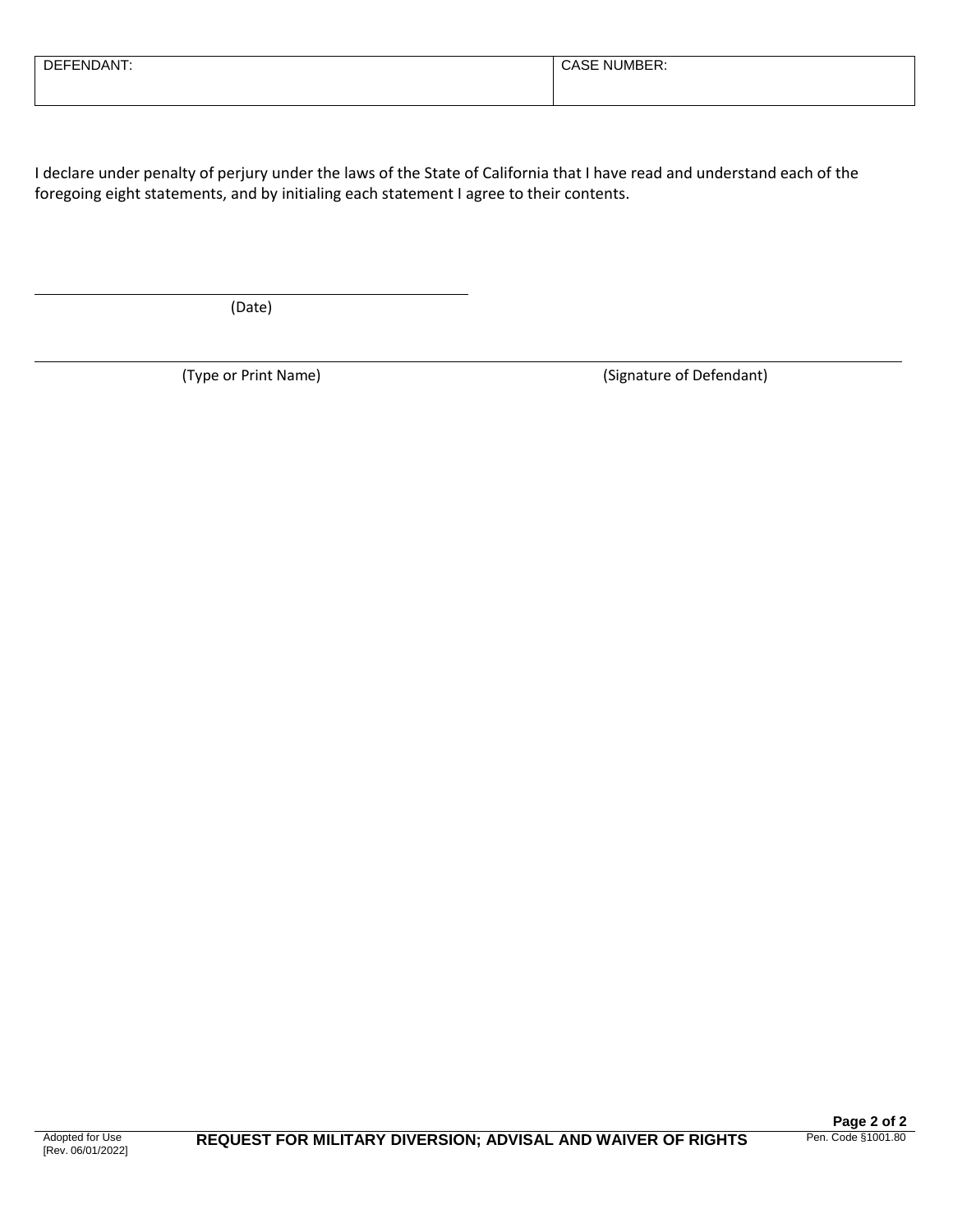| FNDANT<br><b>DEFL</b> | $\overline{\phantom{0}}$<br>NUMBER:<br>. הכאט |
|-----------------------|-----------------------------------------------|
|                       |                                               |
|                       |                                               |

# **MILITARY DIVERSION DEFINED**

Military Diversion was established by California Penal Code Section 1001.80. This Section authorizes the Court, with consent of the participant and a waiver of his or her right to a speedy trial, to postpone criminal proceedings and place the veteran in a pretrial diversion program for the purpose of providing treatment. This Standard outlines best practices for the implementation of Military Diversion and does not represent strict rules or guidance.

### **IDENTIFICATION AND SCREENING**

Pursuant to California Penal Code Section 1001.90(a), potential candidates for Military Diversion must be charged with a misdemeanor offense and must meet the following requirements, as determined by the Court.

- 1. Be a current or former member of the United States Military.
- 2. May be suffering from Military Sexual Trauma (MST), Traumatic Brain Injury (TBI), Post-Traumatic Stress Disorder (PTSD), Substance Abuse or Mental Health problems as a result of his or her military services.

The Defendant initiates the process by completing this Form, Request for Military Diversion. Once completed, the Court will schedule a hearing within four weeks for determination of whether the Defendant shall be placed on Diversion. The burden shall be on the veteran to prove he or she meets the criteria of Penal Code Section 1001.80. The Defendant may submit matters documenting the existence of a service connected disability, military service or any other materials in support of a grant of Military Diversion. The Court may request an assessment by the San Bernardino County Department of Mental Health to aid in the determination of whether a defendant suffers from a MST, TBI, PTSD, Substance Abuse or Mental Health problems as a result of his or her military services. The Defendant is required to provide proof to the Court of current or former military service.

#### **EXCLUSIONARY CRITERIA**

Individuals with a prior conviction for the same or similar conduct are better served by a post-conviction referral to Veteran's Treatment Court as opposed to a grant of military diversion and generally should not be placed on Military Diversion.

Military Diversion should only be granted on a one-time basis. If the Defendant has previously been admitted to any Military Diversion or Veteran's Court treatment program in California, he or she should not be placed on military diversion.

# **ACCEPTANCE AND PROGRAM LENGTH**

If the Court admits the Defendant into Military Diversion, he or she shall waive the right to a speedy trial for two years for the purpose of completing a pretrial diversion program. The veteran shall participate and complete a Military Diversion Program for at least one year. Pursuant to California Code Section 1001.80(h), said diversion program shall be no longer than 2 years.

#### **TREATMENT**

Upon granting Military Diversion, the Court shall refer the veteran to treatment using established community and federal resources. Pursuant to California Penal Code Section 1001.80(e), preference shall be given to programs with a demonstrated history of specializing in treatment of TBI, MST, PTSD, Substance Abuse and other related Mental Health issues.